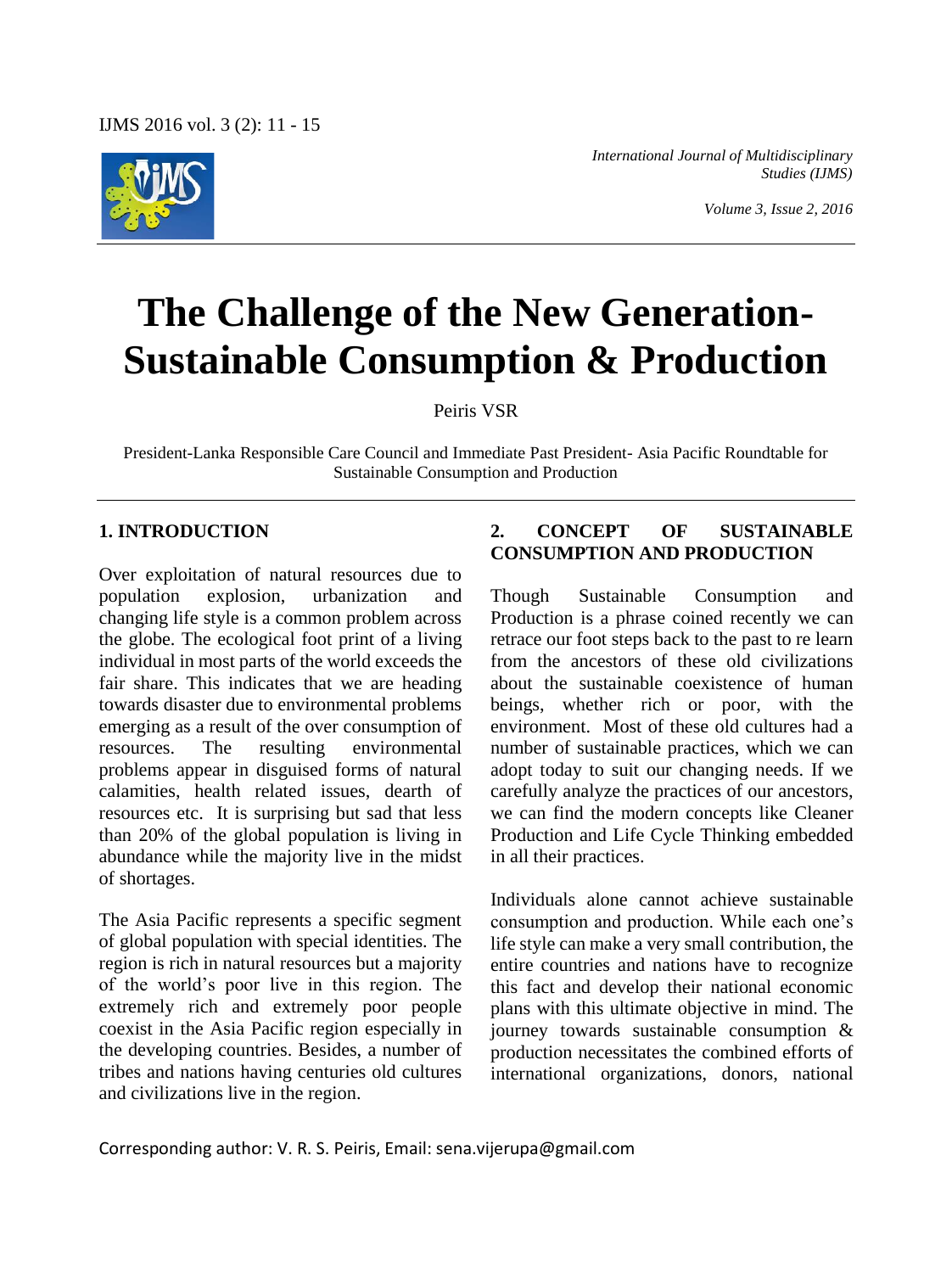governments and people organizations to be synchronized. Pulling in different directions for fulfilling individual goals & objectives is going to make the situation worse.

We have to recognize the fact that the poverty is a pressing problem and the poor demand more resources to meet their basic needs. The scarcity of limited resources places a premium price on goods and services and this tend to widen the gap between the rich and poor. The cheap imitations and the duplicates with short life spans fill in the vacuum to satiate the needs of the poor. These products consume a huge amount of non-renewable natural resources and designed without any consideration of their life cycle. The national and sub national economic policies should address these aspects, for a nation to journey towards sustainable consumption & production.

Theoretically, reaching goals of sustainable development is easy, but in practice it is a gigantic task. A simply developed plan by a group of planners sitting in an air-conditioned office cannot help to meet the aspirations of the global population. Everybody knows that the world population is increasing rapidly and it is estimated that it will be in excess of 9 billion by 2050. Each and every human being born to this earth expects to meet his development needs at the expense of others. Only a minority will think of the other living beings and the plant life allowing fulfilling their needs also from the very same resource base.

### **3. USE, MISUSE AND ABUSE OF RESOURCES**

Meeting the needs of every human being without due consideration to natural ecological systems can bring disaster to the human and the environment. Paying lip service to the protection of the environment and bio diversity does not help neither the mankind nor the others living species. It is important that every person understands the fragility of the ecological systems in relation to impacts caused by him. Today the life on earth is in grave danger not because of actions of any other species. The main cause for the doom is the actions of man himself. It is true that cosmic actions too play a role in the changes of the earth but the over consumption of resources is considered the main contributing factor for the degradation of the living systems.

The over consumption of resources is one side of the coin. The generation of wastes through production and consumption and their disposal to the earth is the other side. The earth serves as a sink for the disposal of wastes generated by all living species. Except the humans all other species dispose only their excreta and dead carcasses to this huge sink and it has its own mechanisms to assimilate this waste and digest within a short period and convert it to other useful resources. This has been the case even with humans before the industrial revolution in Europe changed the scenario. While the discovery of coal spurred the industrial revolution, the finding of liquid petroleum in the turn of the twentieth century accelerated the modern technological and economic development.

The petroleum based technological revolution made the humans turn to materialism. As a result resource requirement of each individual has grown manifold. This in turn has increased the quantity of waste generated causing the sink to overflow. Today, the natural ecological balance has been disturbed and earth has failed to digest and rejuvenate the wastes received by it within a reasonable time limit. The accumulation of these wastes has caused a severe stress on the air, water and the soil, which serves as the media for transporting these waste streams.

To make the matters further aggravated the scientists invented many new chemicals, which were useful to humans for improving their life style, but caused great dangers to the eco systems through their hazardousness. The current environmental problems such as ozone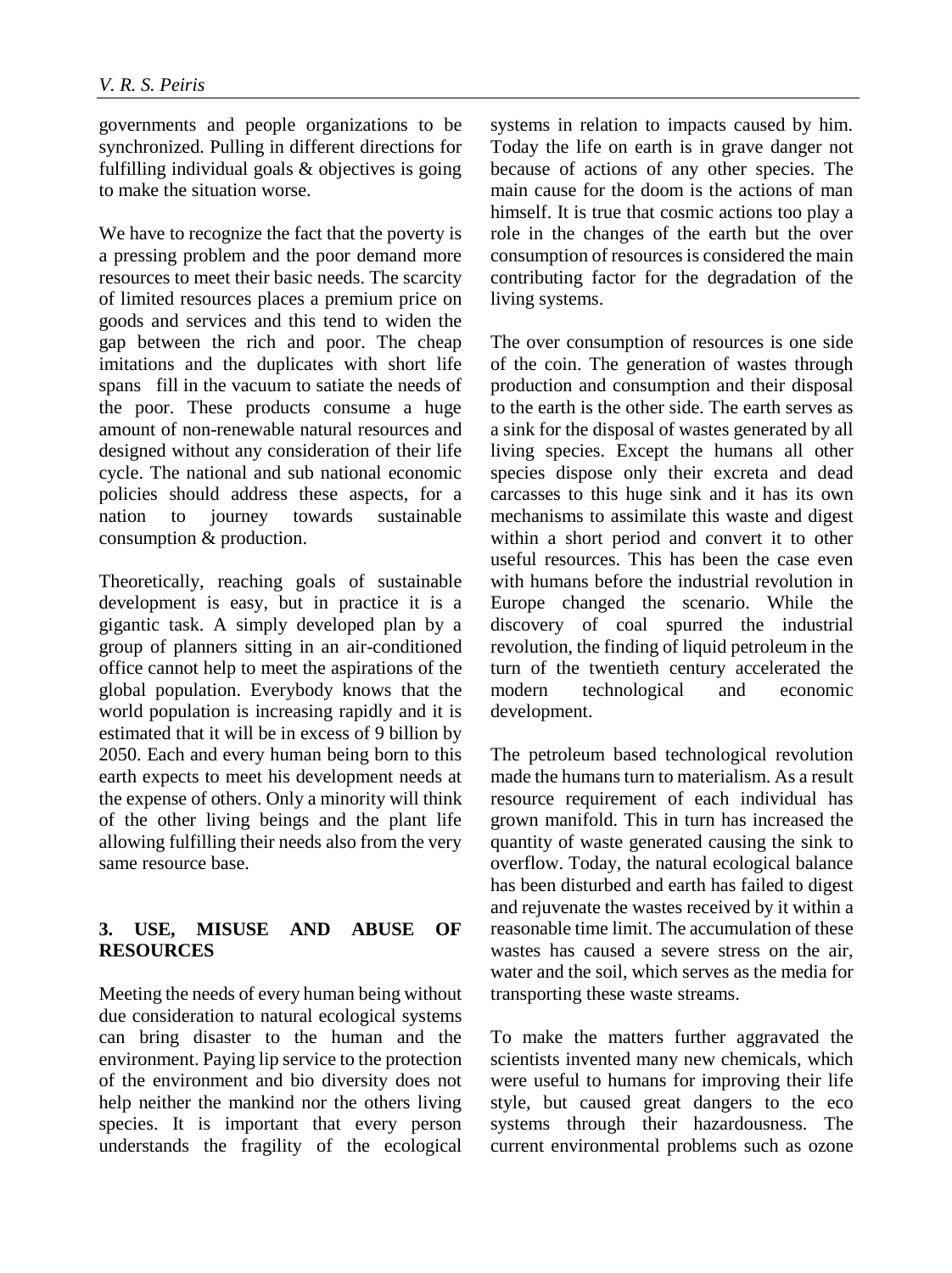degradation of water quality and soil condition are direct result of the excessive quantity of wastes and their hazardousness. The combined negative impacts of these problems and the other pollution sources are instrumental in the disappearance of many living species, fauna & flora, health hazards, food insecurity, water scarcity and a plethora of other threats to human life.

## **4. SOLUTIONS ARE STILL UNSUSTAINABLE**

Over the last four decades many have tried a multitude of solutions to combat the negative impacts of the excess waste and found nothing works other than reducing the total waste discharged to earth. How can one reduce the wastes discharged to the earth? The only is way by changing the current patterns of production and consumption. The change leads to sustainability of the earth and the eco systems and we define this change as sustainable consumption and production.

Human needs are multiple and complex mainly to satisfy their ever increasing demands of products and services. In the past people tried to satisfy their hunger by consuming a meal. Today a meal does not mean satisfying their hunger only. Instead it represents social status, comfort, convenience as well as his access to wealth. Today many have moved from home cooked meals to restaurants purely as a business strategy.

Many believe that moving among the society who roams the restaurants gives them a business advantage. The associated health costs, social rifts and environmental impacts of this bloated life styles are not fully evaluated by any researcher so far.

In the ancient past our ancestors preserved the excess foods using very simple, energy efficient, non-chemical techniques and technologies that were very environmentally friendly. Today also

we preserve our foods but the purpose and the methods of preservation have changed. The busy lifestyle of the modern day humans does not permit spending lot of time to prepare their foods for consumption. Therefore many have resorted to consume preprocessed and packed food, which are termed instant foods. Most of these processed foods needs to be stored under refrigerated conditions thus making them energy dependent. The processing is mostly done using chemicals and artificial ingredients.

The every facet of modern life of many urban human populations is similar to food consumption. They are artificial, energy and resource dependent and complex. This is no different is our country as well. Not only the rich but also the middle class urban population too is victims of this vicious life style. Little they understand that their consumption-oriented life style is not sustainable in the long run as it imposes a severe stress on the environment, which is an essential element of our future survival. Environment patiently absorbs all what we discharge as wastes but the natural reactions taking place due to excessive discharges hit back not only the consumers but also all human beings as well as all living beings. The minor catastrophes such as acid rains, ice melting, floods and water stress are just symptoms of the full-scale catastrophes we are going to experience in the near future. However developed we are scientifically and technologically we have failed to develop effective solutions to combat these catastrophes when they hit us.

# **5. STEERING TOWARDS A NEW PARADIGM**

It is for sure that we cannot undo the damage what we have already done. The generations living in the next two or three centuries will face the brunt of the environmental reactions caused by our doings. Still it is not too late for us to delay and mitigate these future impacts if we understand and change wisely. The time for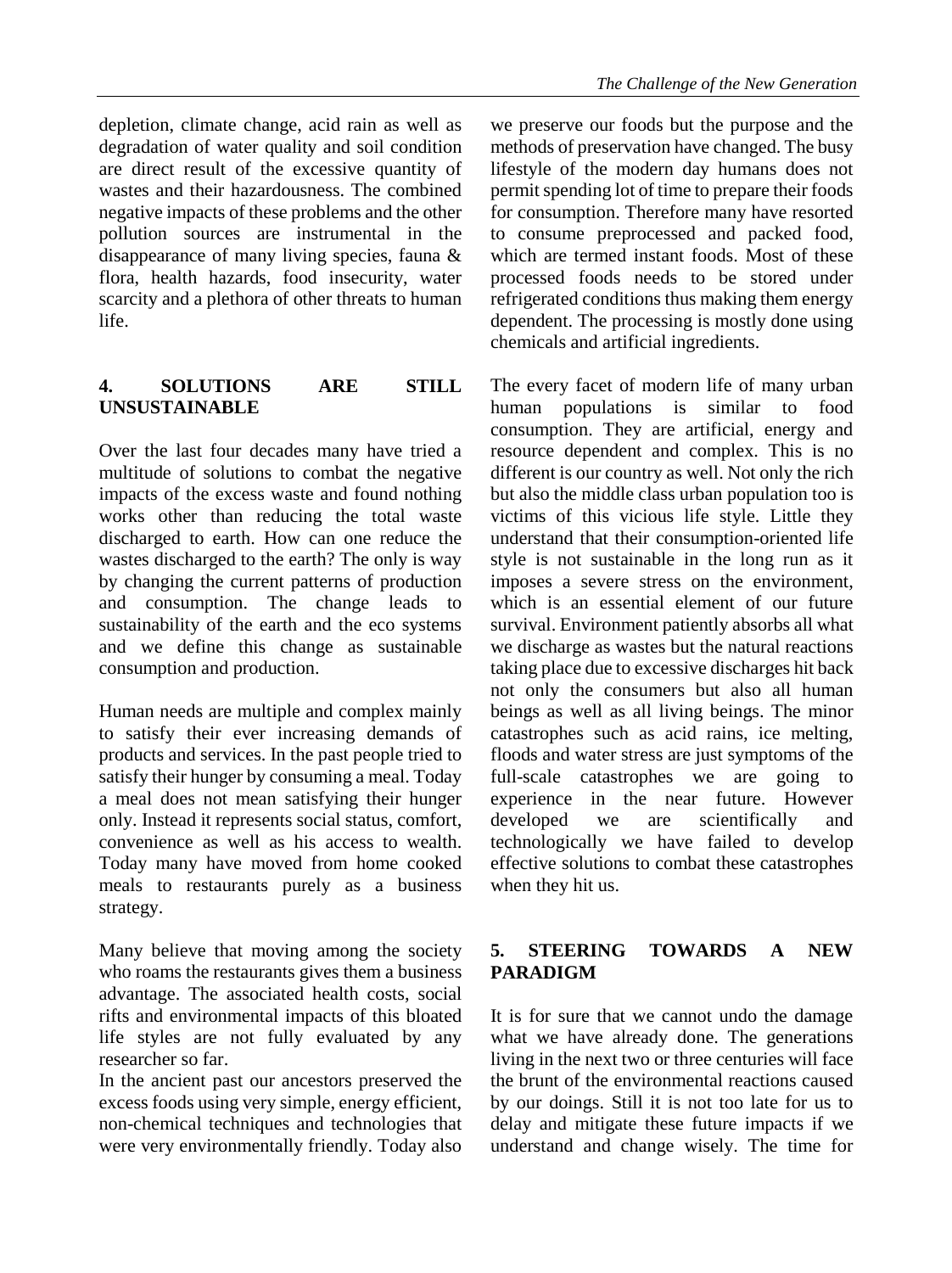action has immerged. What are the things we can do?

First of all we have to understand the situation we are in. The excessive exploitation of natural resources on one side and excessive production of wastes are major causes for these future catastrophes. The population explosion and our extravagant life style are the reasons why we extract resources and produce wastes. No Government can stop the population explosion in the short term. Appropriate strategies and incentives are necessary elements of a population control policy. The government has to obtain the support of the other organizations and individuals to formulate strategies and incentives. We have to remember that poverty and illiteracy are key factors for population rise. The wise management of child and adult education can lead people from this poverty and illiteracy trap.

Sometimes the wrong application of education leads to more consumption. The conventional educational systems associate economic development with materialistic consumption. De-linking of the development from consumption also can be achieved through education only. This necessitates innovative approaches by educational policy makers in combining the sustainability and associated principles with conventional job oriented education and immediate implementation of reforms.

The changing of life patterns of people is the most difficult. The modern day communication channels and its misuse by marketing and advertising personnel have made this doubly difficult. Rules, regulations and policies only cannot change the life patterns. The educated have spent more on consumption and whenever the have-nots progress to haves they move from less consumption to more consumption.

The latent dimension of human values ignored in the midst of materialistic consumption oriented development needs to be given a new thrust if we need to change the life patterns to

more sustainable style. The humans do not like to go in circles. They move up in a development spiral. The copying of the solutions of the past cannot give us solutions to modern day problems. We have to learn from the past. The sustainability principles of the past are still valid but the methods may not be applicable today. We have to mix the principles with action suited for modern world if we want to progress towards sustainability.

## **6. SATIABILITY LEADS TO SUFFICIENCY**

This brings us to another dimension of social stigma: The concept of satiability. The achievement of sustainability becomes a reality only if the productivity and satiability are fully realized. The current approach of resource conservation and waste minimization at individual level will be inadequate to protect the world from its impending disaster. Satiability of individuals as well as of the society is essential if we want to ensure the future survival of the world.

In very simple terms satiability means being satisfied with the state of the affairs. For example, why people use private vehicles to meet their mobility needs? The reason is they cannot be dependent upon the public transport systems in meeting their needs adequately and timely. When the basic premises of satiability cannot be met by any existing system the humans try to find an alternative which fulfils these basic premises. The urbanization makes it easy to introduce novel techniques and technologies to enhance satiability without exploiting the natural resources.

According to sustainable consumption and production principles, we have to reduce resource intensity of products and recover resources from post-consumer goods. Eco Efficiency strategies can be used to achieve these goals. The products need to be redesigned to eliminate use of non-renewable resources including fossil fuels.